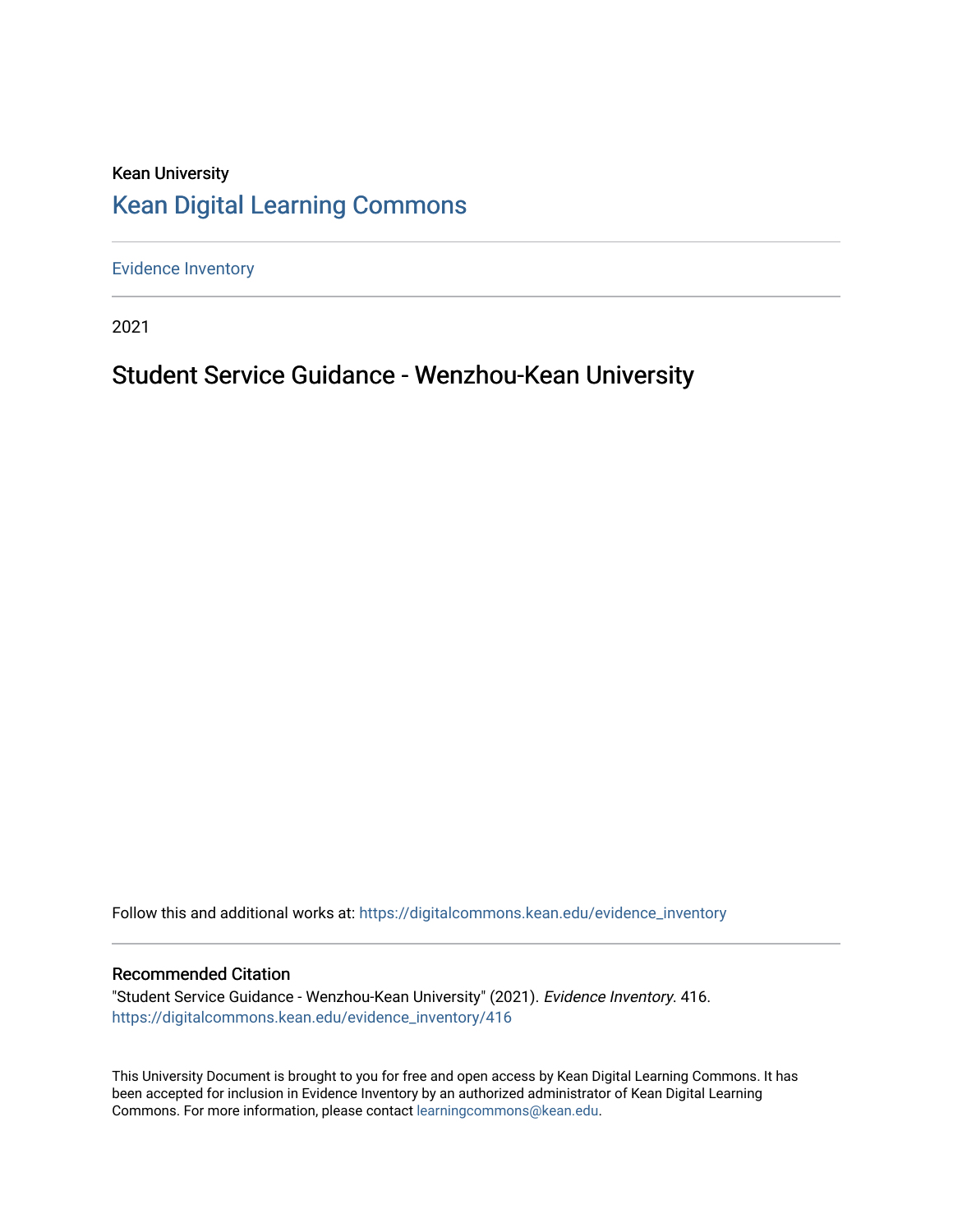# Student Service Guidance - Wenzhou-Kean University

#### Abstract

Student Service Guidance - Wenzhou-Kean University

#### Keywords

Student Service Guidance - Wenzhou-Kean University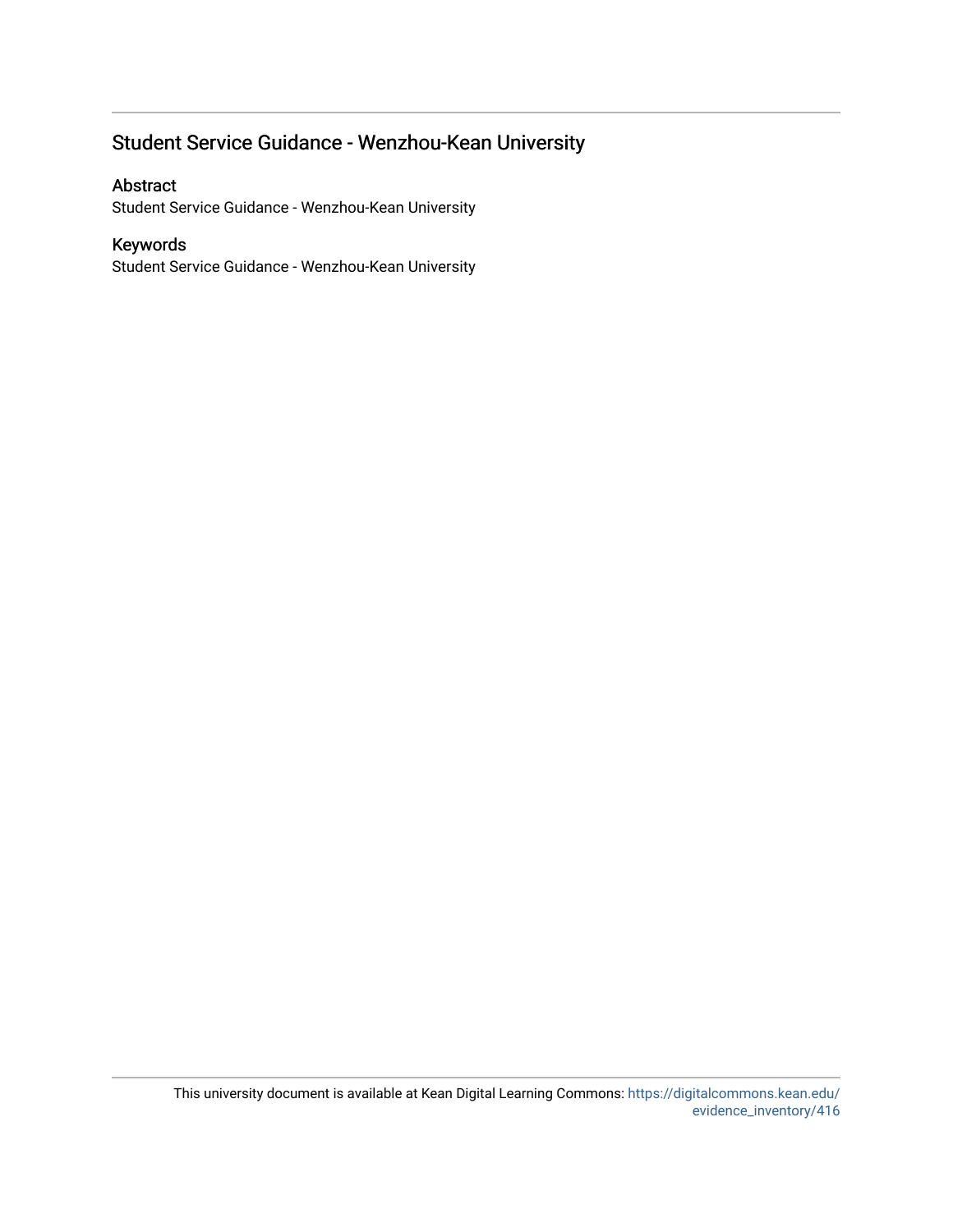





| Services              | Introduction                                                                                                                                                                                              | Email             | Cont  |
|-----------------------|-----------------------------------------------------------------------------------------------------------------------------------------------------------------------------------------------------------|-------------------|-------|
| Scholarship           | Wenzhou-Kean University<br>offers a series of scholarships<br>to promote academic<br>excellence and comprehensive<br>development.Student Affairs<br>coordinates the selection<br>of vavious scholarships. | finaid@wku.edu.cn | Hon   |
| Work-Study<br>Program | The work-study program<br>at Wenzhou-Kean<br>University provides<br>part-time employment<br>to undergraduates to<br>help with college<br>expenses and also gain<br>working experience.                    | finaid@wku.edu.cn | Yin I |
| Education<br>Loan     | <b>Student Affairs assists</b><br>students to apply for<br>Education loans.                                                                                                                               | finaid@wku.edu.cn | Yin I |
| Insurance             | Student Affairs assists<br>students to buy medical<br>and accident insurance<br>and claim expenses.                                                                                                       | finaid@wku.edu.cn | Cher  |
|                       |                                                                                                                                                                                                           |                   |       |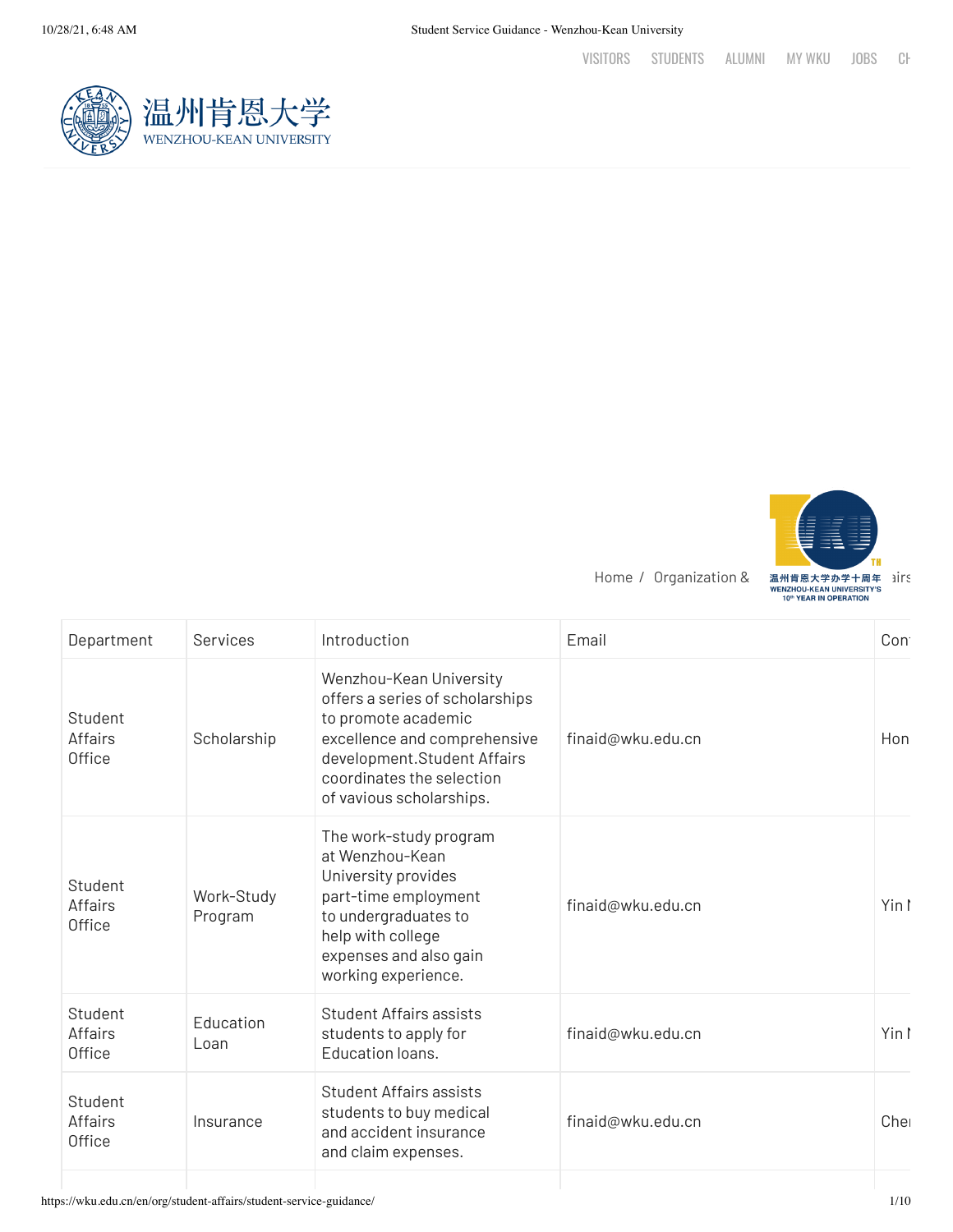Student Service Guidance - Wenzhou-Kean University

| 20/21, 0.40 AINI                           |                                     | Student Service Guidance - Wenzhou-Kean Omversity                                                                                                                                    |                                                                                                            |                                                      |
|--------------------------------------------|-------------------------------------|--------------------------------------------------------------------------------------------------------------------------------------------------------------------------------------|------------------------------------------------------------------------------------------------------------|------------------------------------------------------|
| Student<br><b>Affairs</b><br><b>Office</b> | Military<br>Service                 | <b>Student Affairs supports</b><br>the military services<br>and assists students to<br>get the related wellbeings.                                                                   | finaid@wku.edu.cn                                                                                          | Yin I                                                |
| Student<br><b>Affairs</b><br><b>Office</b> | Housing                             | Student Affairs is responsible<br>for the housing application,<br>changing room, checking out,<br>health and safety inspection<br>and other jobs of operation<br>of residence halls. | reslife@wku.edu.cn                                                                                         | Yin I<br>Yano<br>Xie I<br>Hon<br>Hua<br>Cher<br>Zher |
| Student<br><b>Affairs</b><br><b>Office</b> | Process of<br>Student<br>Absences   | Student Affairs is responsible<br>for leave record not approval.<br>Stduents should get leave<br>permission from professors<br>or Registra Office.                                   | reslife@wku.edu.cn                                                                                         | Hon                                                  |
| Student<br><b>Affairs</b><br><b>Office</b> | Off-Campus<br>Living                | If students cannot live on<br>campus for special<br>cases or would not like<br>to live on campus,<br>students couldapply for<br>Off-campus living<br>in due course.                  | 温州肯恩大学办学十周年<br><b>WENZHOU-KEAN UNIVERSITY'S</b><br>0 <sup>th</sup> YEAR IN OPERATION<br>reslife@wku.edu.cn | in I<br>and<br>xie l<br>Hon<br>Hua<br>Cher<br>Zher   |
| Student<br><b>Affairs</b><br><b>Office</b> | Residential<br>Life                 | With the support of RHDs<br>and RAs, a series of<br>regular events and also<br>some one-time events<br>are organzied in the<br>residence halls.                                      | reslife@wku.edu.cn                                                                                         | Hua                                                  |
| Student<br><b>Affairs</b><br>Office        | Residential<br>Education<br>Program | A series of residential<br>educaiton programs<br>are organziedin the<br>residence halls to support<br>students' academic success.                                                    | reslife@wku.edu.cn                                                                                         | Xie <sub>l</sub>                                     |
| Student<br><b>Affairs</b><br><b>Office</b> | Student<br>Trustee                  | Student trustee is the<br>student representative<br>to the Wenzhou-Kean<br>University Board of<br><b>Trustees.Student Affairs</b><br>support the selection<br>of Student Trustees,   | leadership@wku.edu.cn                                                                                      | Zhou                                                 |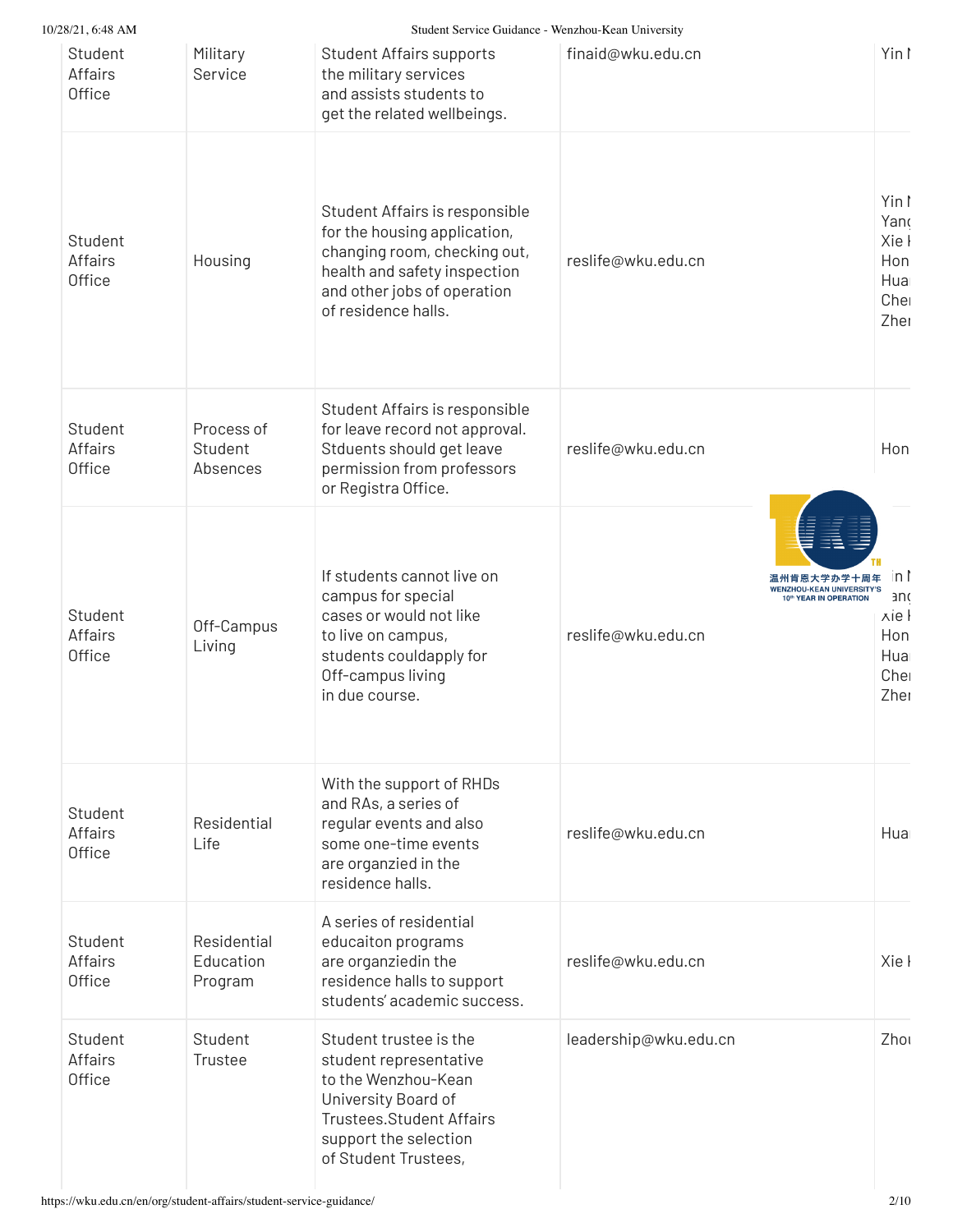| 20/21, 0.40 A.W                            |                               | Student Service Guidance - Wenzhou-Kean University                                                                                                                                                                                                                                                                                                                                                                                                                        |                                                                                                                      |      |
|--------------------------------------------|-------------------------------|---------------------------------------------------------------------------------------------------------------------------------------------------------------------------------------------------------------------------------------------------------------------------------------------------------------------------------------------------------------------------------------------------------------------------------------------------------------------------|----------------------------------------------------------------------------------------------------------------------|------|
|                                            |                               | trainings and regular<br>communication.                                                                                                                                                                                                                                                                                                                                                                                                                                   |                                                                                                                      |      |
| Student<br><b>Affairs</b><br>Office        | Student<br>Government         | Student Government of<br>Wenzhou-Kean University<br>(WKU SG) strives to<br>enhance the intellectual,<br>cultural and personal<br>growth of the full-time<br>undergraduate population,<br>by providing diverse activities.                                                                                                                                                                                                                                                 | studentgovernment@wku.edu.cn                                                                                         | Zhou |
| Student<br><b>Affairs</b><br><b>Office</b> | Student<br>Groups             | Student clubs and<br>organizations are vibrant<br>parts of campus life.<br><b>Student Affairs processes</b><br>the application of new<br>student groups and<br>also appraisal of existing<br>student groups, provide<br>trainings and advisings<br>to student groups.                                                                                                                                                                                                     | studentgroup@wku.edu.cn                                                                                              | Che  |
| Student<br><b>Affairs</b><br><b>Office</b> | Student<br>Activities         | Student Affairs advise,<br>approve and support<br>student activities.                                                                                                                                                                                                                                                                                                                                                                                                     | studentgroup@wku.edu.cr                                                                                              | 701  |
| Student<br><b>Affairs</b><br><b>Office</b> | Counselling<br>Services       | Suntree Counseling Center<br>provides professional<br>psychological assessment,<br>individual counseling,<br>group counseling, referral,<br>and crisis intervention<br>services.                                                                                                                                                                                                                                                                                          | 温州肯恩大学办学十周年<br><b>WENZHOU-KEAN UNIVERSITY'S</b><br>10 <sup>th</sup> YEAR IN OPERATION<br>counselingcenter@wku.edu.cn | Zhao |
| Student<br>Affairs<br><b>Office</b>        | Mental<br>Health<br>Education | Suntree Counseling Center<br>organizes a series of<br>activities to promote mental<br>health and deliver mental<br>health trainings.                                                                                                                                                                                                                                                                                                                                      | counselingcenter@wku.edu.cn                                                                                          | Zhao |
| Student<br><b>Affairs</b><br>Office        | Community<br>Engagement       | Wenzhou-Kean University<br>takes pride in the passion<br>to serve within its students,<br>faculty, staff and<br>administrators. One of<br>the primary goals of the<br>Youth League Committee<br>is to build a culture of<br>leadership and service<br>within the Wenzhou-Kean<br>University community. The<br>Youth League Committee<br>serves the University<br>community as a student-<br>focused connection point for<br>student involvement and<br>campus engagement. | youthleague@wku.edu.cn                                                                                               | Hu C |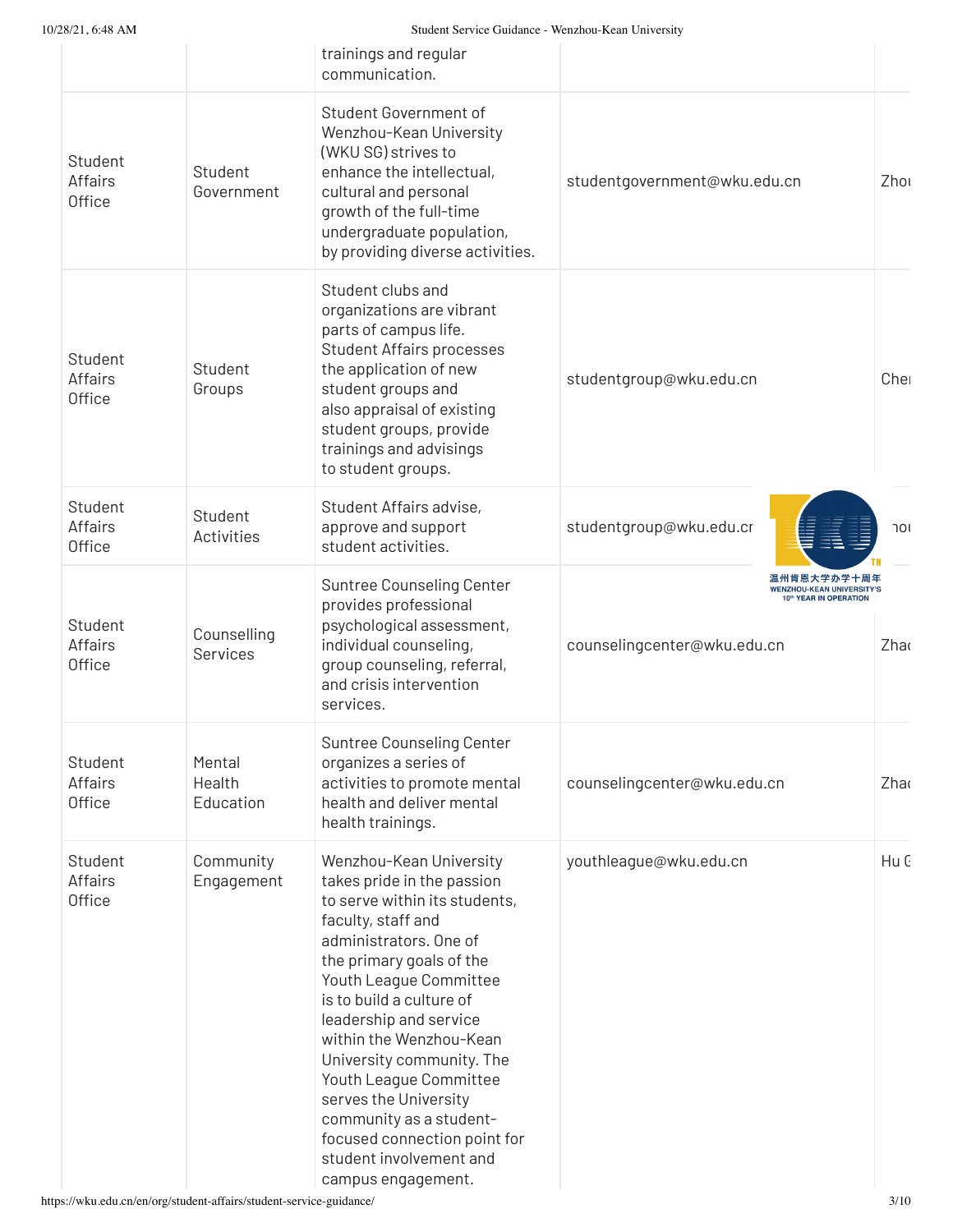| 10/28/21, 6:48 AM                   |                                                                                               | Student Service Guidance - Wenzhou-Kean University                                                                                                                                                                                                                                                  |                                                                                                              |       |
|-------------------------------------|-----------------------------------------------------------------------------------------------|-----------------------------------------------------------------------------------------------------------------------------------------------------------------------------------------------------------------------------------------------------------------------------------------------------|--------------------------------------------------------------------------------------------------------------|-------|
|                                     |                                                                                               | The Committee encourages<br>active citizenship<br>and celebrates individual<br>and community<br>involvement.                                                                                                                                                                                        |                                                                                                              |       |
| Student<br><b>Affairs</b><br>Office | Youth<br>League<br>Committee                                                                  | The youth league committee is<br>responsible for the student's<br>ideological and political<br>education, the organization of<br>the communist youth league and<br>the recommendation of<br>excellent league members to join<br>the party.                                                          | youthleague@wku.edu.cn                                                                                       | Hu C  |
| Student<br><b>Affairs</b><br>Office | Student<br>Conduct                                                                            | Wenzhou-Kean University<br>is committed to providing<br>a campus environment that is<br>conducive to student's<br>development. Student Affairs<br>advocates Community<br><b>Standards and Student</b><br>Code of Conduct on campus,<br>investigates incidents, holds<br>hearing conference and etc. | conduct@wku.edu.cn                                                                                           | Liu ( |
| Student<br><b>Affairs</b><br>Office | Student<br>Personal<br>Files                                                                  | Student Affairs keeps,<br>stransfers and updates<br>the student personal files.                                                                                                                                                                                                                     | 「恩大学办学<br>studentaffairs@wku.edu.c<br><b>WENZHOU-KEAN UNIVERSITY'S</b><br>10 <sup>th</sup> YEAR IN OPERATION | enc   |
| Student<br><b>Affairs</b><br>Office | International<br><b>Stuents</b><br>Support                                                    | Student Affairs is responsible<br>for the pick-up, orienaton,<br>cultural travel and etc.                                                                                                                                                                                                           | reslife@wku.edu.cn                                                                                           | Zher  |
| Asset<br>Management<br>Company      | Campus<br>Card                                                                                | Campus card replacement<br>card, access to access and<br>closure, water and electricity<br>system management.                                                                                                                                                                                       | wksc.Yewangping@wku.edu.cn                                                                                   | Ye W  |
| Financial<br>Service                | Collection<br>of Tuition<br>and fees,<br>indemnity<br>to<br>university<br>property<br>damage. | <b>Financial Services is</b><br>responsible for collecting the<br>tuition and fees, indemnity<br>to university property damage,<br>checking the data summary,<br>and reporting relevant data<br>to other departments of<br>the university as appropriate<br>in a timely manner and etc.             | info-financialservice@wku.edu.cn                                                                             | You   |
| Financial<br>Service                | Tuition<br>and Fees<br>Refund                                                                 | According to the information<br>provided by Academic Affairs,<br>Student Affairs and school's<br>regulations, Financial Service<br>will deal with tuition and<br>accommodation fee refund<br>for students of schooling<br>suspending.                                                               | info-financialservice@wku.edu.cn                                                                             | You   |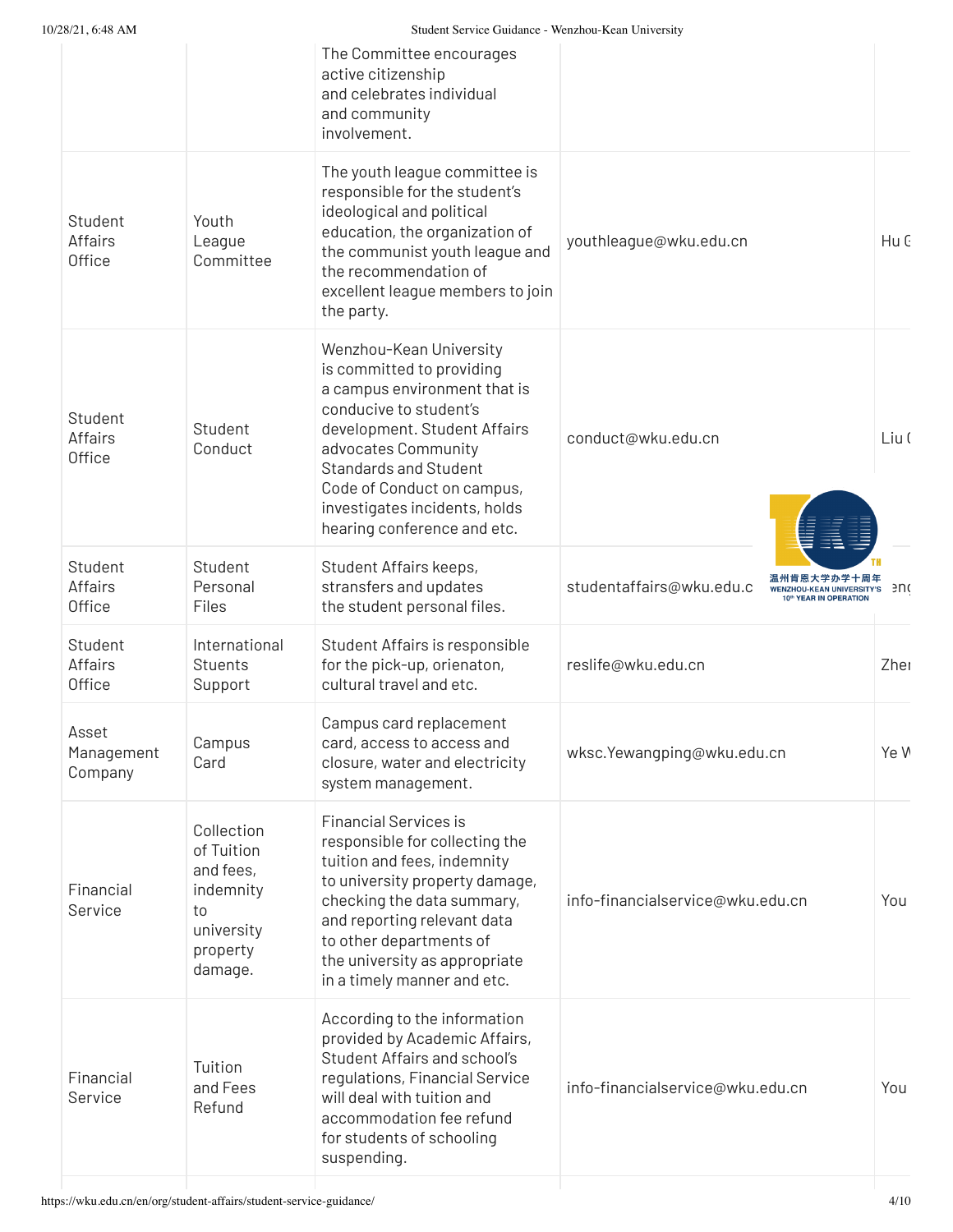| 10/28/21, 6:48 AM                                 |                                                                                                                                          | Student Service Guidance - Wenzhou-Kean University                                                                                                                                                                                                                                                                                                                                  |                                                                                    |      |
|---------------------------------------------------|------------------------------------------------------------------------------------------------------------------------------------------|-------------------------------------------------------------------------------------------------------------------------------------------------------------------------------------------------------------------------------------------------------------------------------------------------------------------------------------------------------------------------------------|------------------------------------------------------------------------------------|------|
| Financial<br>Service                              | Financial<br>Aids                                                                                                                        | According to the amount of<br>scholarships and student<br>account information provided<br>by Student Affairs Office,<br><b>Financial Service will</b><br>deposit the money to student's<br>account timely.                                                                                                                                                                          | info-financialservice@wku.edu.cn                                                   | Ye X |
| Office<br>of Campus<br>Planning &<br>Construction | publicize<br>the planning<br>and design<br>of campus,<br>and<br>communicate<br>with students<br>regarding<br>the campus<br>construction. | The office is responsible to<br>publicize the planning and<br>design of campus. Meanwhile,<br>it keeps in touch with students,<br>getting to know strudents'<br>advises and suggestions in<br>terms of campus planning,<br>architectural designs and<br>architectures under<br>construction, and will<br>endeavor to meet students'<br>reasonable demand on<br>campus construction. | zhanyi@wku.edu.cn                                                                  | Zhar |
| English<br>Language<br>Center                     | Tutoring<br>and<br>Workshop                                                                                                              | The ELC provides individualized<br>one-on-one tutoring and theme<br>workshops for students in<br>English language proficiency and<br>academic skills development.                                                                                                                                                                                                                   | zhuweiwen@wku.edu.cn<br>温州肯恩大学办学十                                                  | 'ei  |
| English<br>Language<br>Center                     | Internal<br>/School-Level<br>Competitions                                                                                                | The ELC independently<br>organizes a number<br>of competitions to enhance<br>students' English skills, such<br>as English video making<br>contests and vocabulary<br>knowledge contests.                                                                                                                                                                                            | <b>WENZHOU-KEAN UNIVERSITY'S</b><br>10th YEAR IN OPERATION<br>zhuweiwen@wku.edu.cn | Wei  |
| English<br>Language<br>Center                     | External<br>/Municipal<br>and National<br>Competitions                                                                                   | The ELC participates in<br>projects organized by other<br>national associations and the<br>Wenzhou Municipality, such<br>as the National Debating<br>Competition, the National<br>Interpreting Contest, and<br>the Wenzhou Youth<br>Interpretation Contest.                                                                                                                         | jinsujie@wku.edu.cn                                                                | Ada  |
| English<br>Language<br>Center                     | Wechat<br>Official<br>Account                                                                                                            | The ELC Wechat official<br>account introduces English<br>language learning tools,<br>websites, applications,<br>and other resources, as well<br>as promoting ELC activities.                                                                                                                                                                                                        | chengchi@wku.edu.cn                                                                | Carc |
| English<br>Language<br>Center                     | Academic<br>Support<br>Program                                                                                                           | The ELC offers diagnostic<br>test and supplemental<br>instruction courses for<br>under-prepared and<br>at-risk students which                                                                                                                                                                                                                                                       | hexiaolu@wku.edu.cn                                                                | Lulu |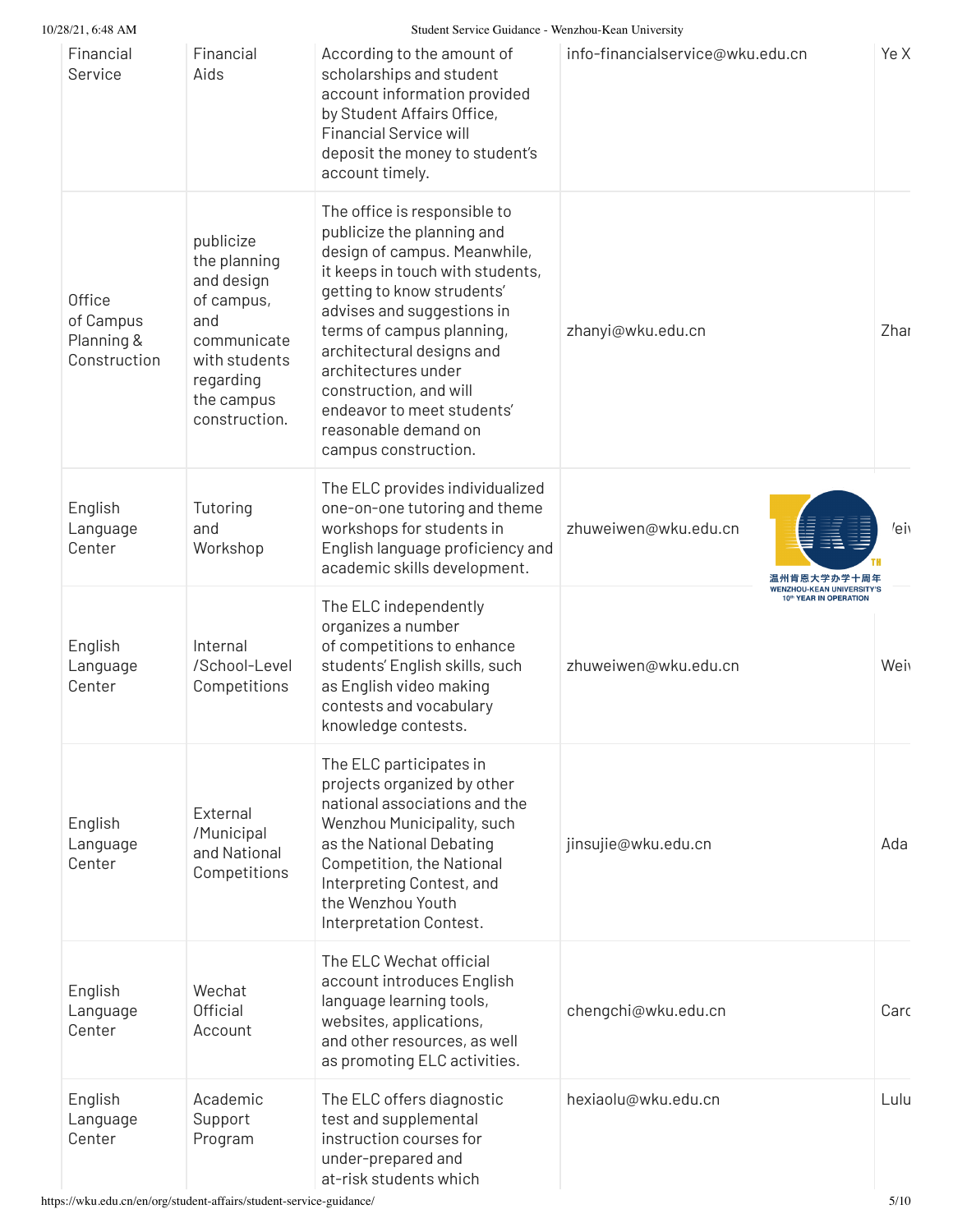| 10/28/21, 6:48 AM             |                                                                | Student Service Guidance - Wenzhou-Kean University                                                                                                                                                                                                                                               |                                                                                                             |            |
|-------------------------------|----------------------------------------------------------------|--------------------------------------------------------------------------------------------------------------------------------------------------------------------------------------------------------------------------------------------------------------------------------------------------|-------------------------------------------------------------------------------------------------------------|------------|
|                               |                                                                | focus on developing general<br>English skills and<br>knowledge necessary<br>for college-level coursework.                                                                                                                                                                                        |                                                                                                             |            |
| English<br>Language<br>Center | The English<br>Language<br>Lab                                 | The English Language<br>Lab of ELC is a multimedia<br>installation aiming to<br>assist students in<br>effectively improving<br>their language skills<br>with diverse online and<br>installed learning tools.                                                                                     | hejun@wku.edu.cn                                                                                            | Juni       |
| Library                       | Library<br>Home Page                                           | The starting place for all<br>student library research<br>and student needs is:<br>https://wku.edu.cn/library/                                                                                                                                                                                   | cjgberg@wku.edu.cn                                                                                          | Cha        |
| Library                       | Online<br>Library<br>Catalog                                   | The Library catalog<br>(http://ougan.wku.edu.cn)<br>allows students to search<br>for shelf locations for print<br>books and links to digital<br>editions.                                                                                                                                        | qjx@wku.edu.cn                                                                                              | $\cap$ Ji  |
| Library                       | One-Stop<br>Student<br><b>DISCOVER</b><br>Library<br>Home Page | The DISCOVER search box<br>(https://wku.edu.cn/library/)<br>provides students with rapid,<br>immediate access to ebook<br>collections, research databases,<br>and quality open access<br>resources, all searched at the<br>same time. Then students<br>can focus<br>and filter the first result. | 温州肯恩大学办学十周年<br><b>HOU-KEAN UNIVERSITY'S</b><br><b>D<sup>th</sup> YEAR IN OPERATION</b><br>yangle@wku.edu.cn | <b>YAN</b> |
| Library                       | Access<br>and<br>Delivery<br>Services                          | <b>Access and Delivery</b><br>Services is responsible<br>for the shelving and<br>circulation of all library<br>materials to students<br>and the management<br>of all study rooms and<br>discussion areas that<br>students use, and allows<br>tudents to charge<br>out and return books.          | libcirc@wku.edu.cn                                                                                          | il Ji      |
| Library                       | Textbook<br>Ordering<br>and<br>Distribution                    | Textbook Ordering and<br>Distribution assists<br>students with obtaining<br>and using imported<br>textbooks. As of the<br>Winter 2018 semester<br>and after, digital textbooks<br>will be ordered for students.                                                                                  | libtex@wku.edu.cn                                                                                           | YEH        |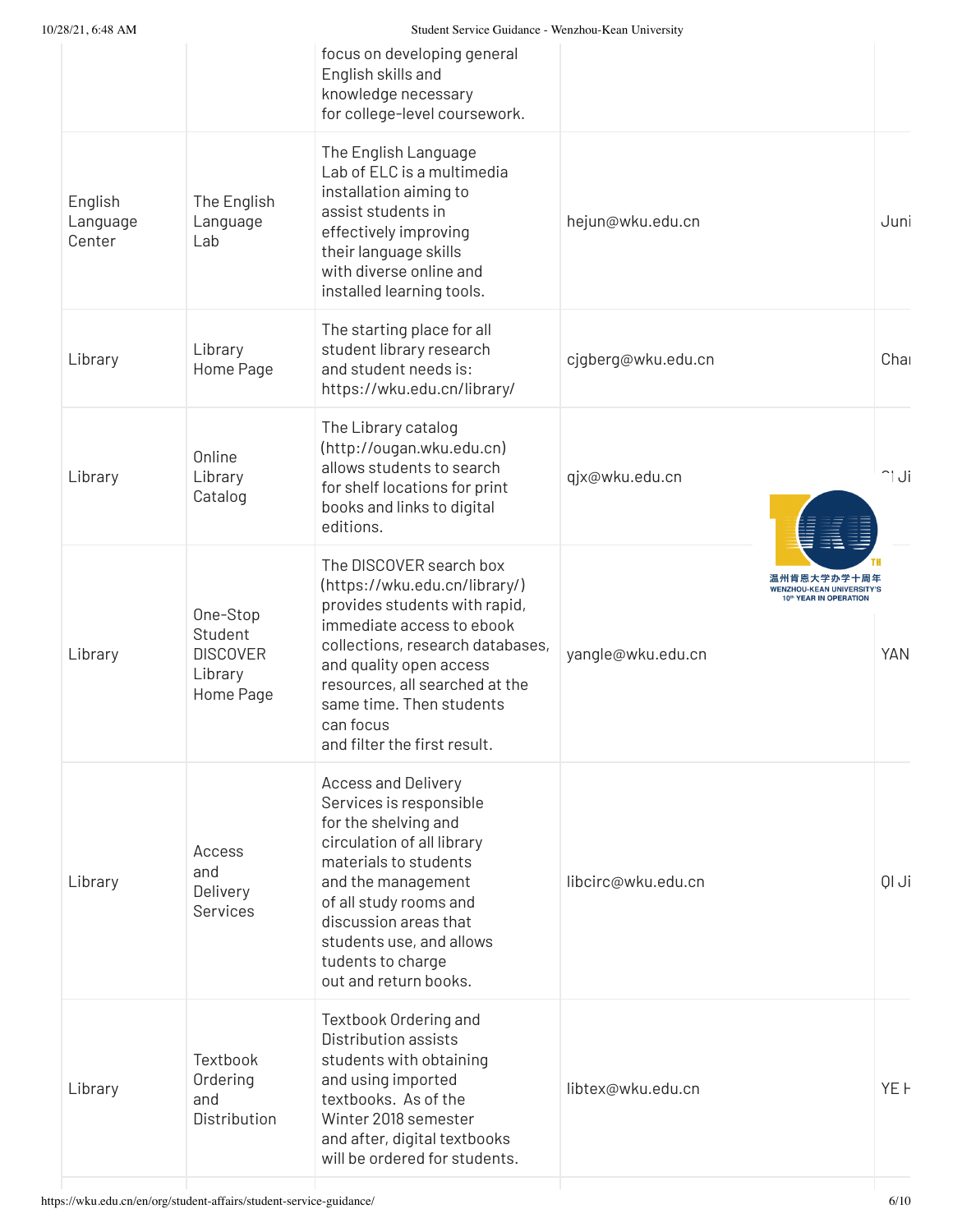10/28/21, 6:48 AM Student Service Guidance - Wenzhou-Kean University

| 40741, 0.40 AIN                |                                                                        | Student Service Guidance - Wenzhou-Kean Omversity                                                                                                                                                                                                                                  |                      |                                                                                         |
|--------------------------------|------------------------------------------------------------------------|------------------------------------------------------------------------------------------------------------------------------------------------------------------------------------------------------------------------------------------------------------------------------------|----------------------|-----------------------------------------------------------------------------------------|
| Library                        | Reference<br>Questions<br>and<br>Database<br>Searching<br>Instruction. | Reference questions can<br>be presented by an online<br>form (Ask a Question-<br>http://libguides.kean.edu<br>/wkulib/wkulask-)<br>or in person by visiting<br>A309 during hours<br>Mr. Greenberg is available.<br>For Fall 2017,<br>this includes Monday &<br>Wednesday evenings. | libref@wku.edu.cn    | Char                                                                                    |
| Library                        | Handouts<br>Used in<br>Library<br>Classes.                             | Copies of slide presentations<br>for students are available on<br>the Library research libguide:<br>http://libguides.kean.edu<br>/wkulib/wkulstudent                                                                                                                               | cjgberg@wku.edu.cn   | Char                                                                                    |
| Library                        | Student<br>Research<br>Day Tips                                        | Informtion for students<br>on how to create a<br>research project abstract<br>and use data effectively.<br>Also tips on correct citation<br>format:<br>http://libguides.kean.edu<br>/wkulib/researchtips                                                                           | cjgberg@wku.edu.cn   | -hai                                                                                    |
| Library                        | Recommend<br>Library<br>Purchases                                      | Student recommends<br>library purchases online for<br>materials according to<br>needs of study and research:<br>http://libguides.kean.edu<br>/wkulib/wkulrequest                                                                                                                   | yangle@wku.edu.cn    | 温州肯恩大学办学十周年<br><b>WENZHOU-KEAN UNIVERSITY'S</b><br>10th YEAR IN OPERATION<br><b>YAN</b> |
| Chinese<br>Curricula<br>Center | Chinese<br>National<br>Conditions<br>& Culture<br>Courses              | The courses teaching,<br>planning and consulting of<br><b>Chinese National</b><br>Conditions&Culture courses.                                                                                                                                                                      | qianfei@wku.edu.cn   | Qian                                                                                    |
| <b>AE Course</b>               | Art public<br>elective courses<br>and vocal class<br>activities guide  | zhangchenyi@wku.edu.cn                                                                                                                                                                                                                                                             | Zhang Chenyi         | 5587                                                                                    |
| Chinese<br>Curricula<br>Center | Art Troupe -<br>Instrumental<br>Music                                  | Wenzhou Ken University<br>instrumental music<br>includes piano, music<br>appreciation teaching;<br>art troupe instructor,<br>instrumental music consulting.                                                                                                                        | xuxiaomei@wku.edu.cn | XU >                                                                                    |
| Chinese<br>Curricula<br>Center | Art<br>Troupe                                                          | The art troupe of<br>Wenzhou-Kean University,<br>who love art specialties,<br>invites professional<br>teachers to conduct team<br>counseling including                                                                                                                             | wangpeng@wku.edu.cn  | Wan                                                                                     |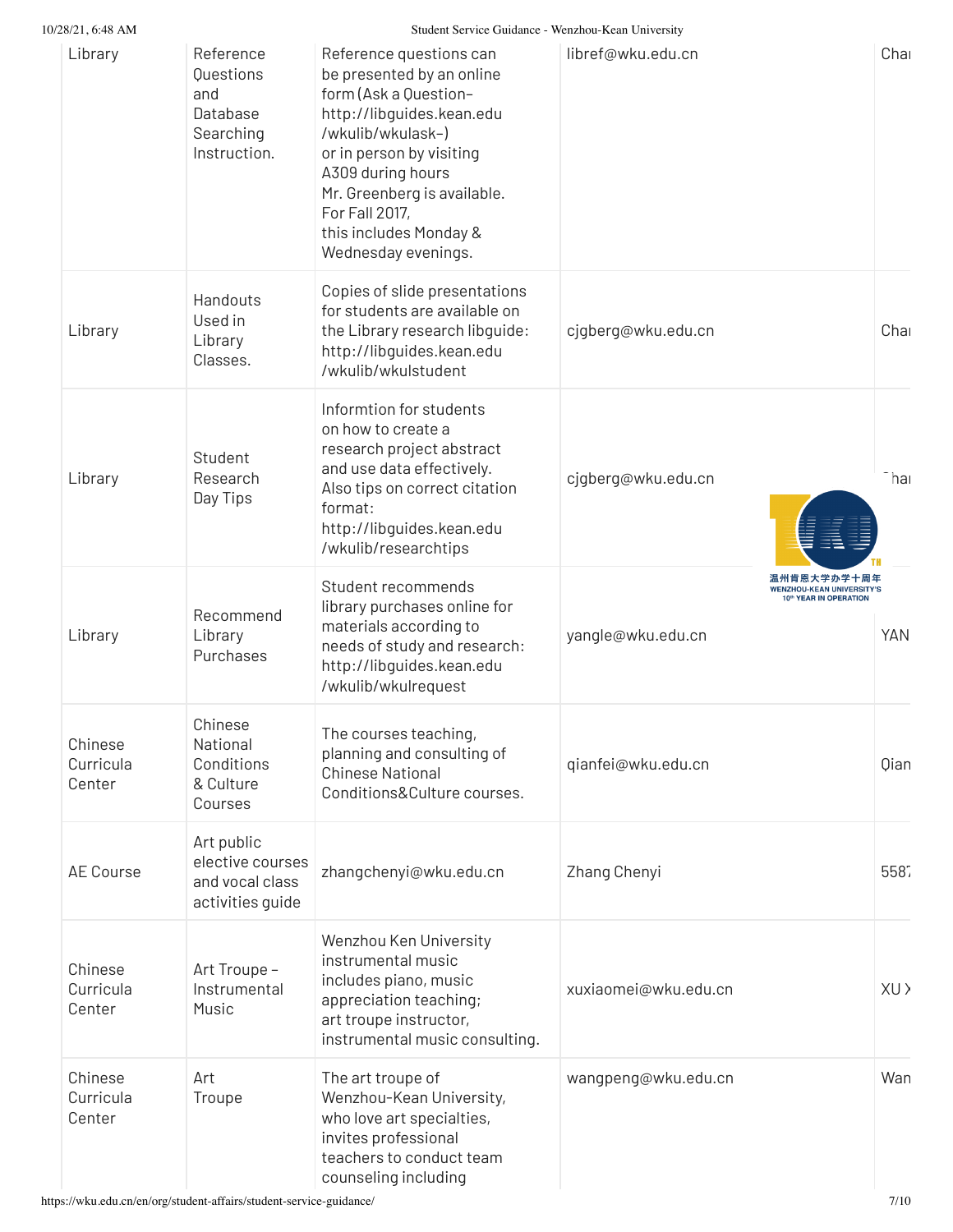|                                |                                             | dance, chorus, language,<br>etiquette, instrumental<br>music and group singing to<br>provide artistic quality<br>and artistic skills.                                                                                                                                                                                                                                                                                                                                                                                                                               |                     |                                                                                               |
|--------------------------------|---------------------------------------------|---------------------------------------------------------------------------------------------------------------------------------------------------------------------------------------------------------------------------------------------------------------------------------------------------------------------------------------------------------------------------------------------------------------------------------------------------------------------------------------------------------------------------------------------------------------------|---------------------|-----------------------------------------------------------------------------------------------|
| Chinese<br>Curricula<br>Center | Tennis<br>Course<br>Teaching                | Teaching students<br>basic tennis<br>techniques and skills.                                                                                                                                                                                                                                                                                                                                                                                                                                                                                                         | linze@wku.edu.cn    | Linz                                                                                          |
| Chinese<br>Curricula<br>Center | Tennis<br>Team<br>Coaching                  | Building a competitive<br>tennis team.                                                                                                                                                                                                                                                                                                                                                                                                                                                                                                                              | linze@wku.edu.cn    | Lin <sub>2</sub>                                                                              |
| Chinese<br>Curricula<br>Center | Aerobics<br>Teaching                        | Teaching students<br>basic aerobics<br>techniques and skills.                                                                                                                                                                                                                                                                                                                                                                                                                                                                                                       | wangchu@wku.edu.cn  | Wan                                                                                           |
| Chinese<br>Curricula<br>Center | Yoga<br>Teaching                            | Teching students<br>basic yoga<br>techniques and skills.                                                                                                                                                                                                                                                                                                                                                                                                                                                                                                            | wangchu@wku.edu.cn  | Wan                                                                                           |
| Chinese<br>Curricula<br>Center | Cheerleaders                                | Building a competitive<br>cheerleader squad.                                                                                                                                                                                                                                                                                                                                                                                                                                                                                                                        | wangchu@wku.edu.cn  | $\ell$ an                                                                                     |
| Chinese<br>Curricula<br>Center | Physical<br>Education<br>Courses            | Setting the goals of<br>building students'<br>interests of sports<br>and training the<br>abilities and customs<br>in order to reaching<br>the Public Required<br>Courses' goals that are<br>enhancing students'<br>physical fitness<br>and improving students'<br>health. Students<br>need to pass the related<br>courses in order<br>to get the corresponding<br>credits. What's<br>more, the Physical<br><b>Education Courses can</b><br>provide more opportunities<br>of doing sports<br>for students to improve<br>the physical quality<br>of college students. | Chencong@wku.edu.cn | 温州肯恩大学办学十周年<br><b>VENZHOU-KEAN UNIVERSITY'S</b><br>10 <sup>th</sup> YEAR IN OPERATION<br>Chel |
| Chinese<br>Curricula<br>Center | <b>Building</b><br>School<br>Sports<br>Team | To widely organize mass<br>sports activities in<br>campus, to strengthen<br>the guidance of<br>various sports clubs<br>and associations and<br>to build the cultural<br>atmosphere of campus                                                                                                                                                                                                                                                                                                                                                                        | Chencong@wku.edu.cn | Cher                                                                                          |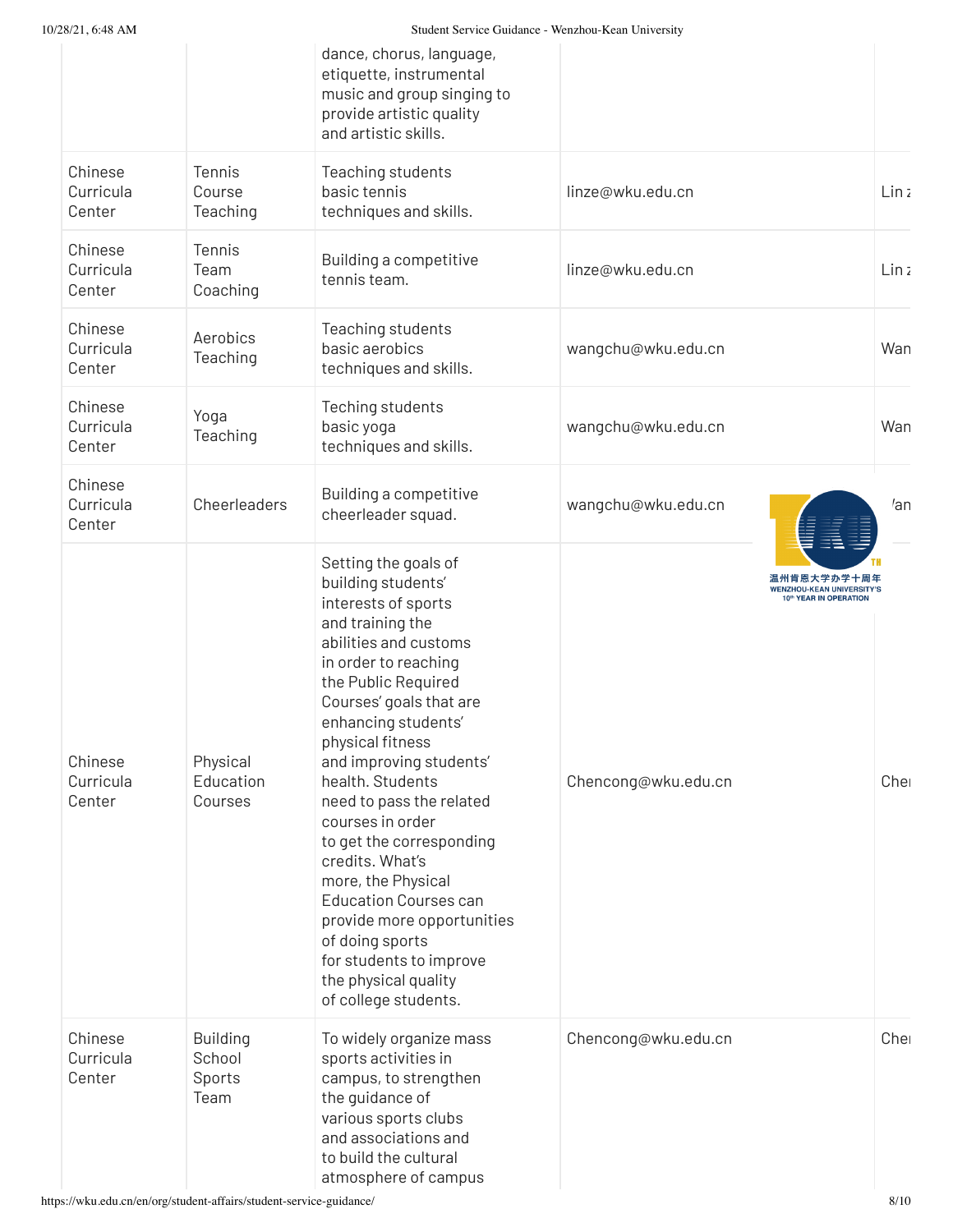10/28/21, 6:48 AM Student Service Guidance - Wenzhou-Kean University

|                                                    |                                                                           | əmməlli əsi viss standalıst — wellzilda-ixsali təllivsi sitv                                                                                                                       |                                                                                              |            |
|----------------------------------------------------|---------------------------------------------------------------------------|------------------------------------------------------------------------------------------------------------------------------------------------------------------------------------|----------------------------------------------------------------------------------------------|------------|
|                                                    |                                                                           | sports. It also provides<br>the help of funds<br>application, venues,<br>resources and the<br>coordination of activities<br>for the leader<br>of sports teams.                     |                                                                                              |            |
| Chinese<br>Curricula<br>Center                     | College<br>Student<br>Physical<br>Fitness<br>Test                         | the work of students'<br>physical fitness<br>test and data reporting.                                                                                                              | Chencong@wku.edu.cn                                                                          | Cher       |
| Chinese<br>Curricula<br>Center                     | Recreational<br>& Athletic<br>Facilities                                  | manages 6 of the<br>University's recreational<br>and athletic facilities<br>offering recreation, sport,<br>and numerous multi-use<br>options for student<br>and university events. | Fengzhibo@wku.edu.cn                                                                         | Ryar       |
| Office of<br>Research and<br>Sponsored<br>Programs | Student<br>Partnering<br>with<br>Faculty<br>(SpF)<br>Research<br>Programs | Organize SpF for<br>students to work with<br>faculty to carry out research.                                                                                                        | orsp@wku.edu.cn<br>温州肯恩大学办学十周年<br><b>WENZHOU-KEAN UNIVERSITY'S</b><br>10th YEAR IN OPERATION | าน         |
| Office of<br>Research and<br>Sponsored<br>Programs | Student<br>Research<br>Day                                                | Organize Student<br>Research Day for students<br>to exhibit the research<br>achievements.                                                                                          | orsp@wku.edu.cn                                                                              | Zhu        |
| Information<br>Technology<br>Department            | Wireless<br>Network                                                       | The wireless problem with<br>Laptop/Cell Phone/Pad.                                                                                                                                | ithelpdesk@wku.edu.cn                                                                        | Chel       |
| Information<br>Technology<br>Department            | WKU<br>Email                                                              | WKU mailbox problem<br>(Forget password or<br>can't logging ETC).                                                                                                                  | ithelpdesk@wku.edu.cn                                                                        | Chel       |
| Information<br>Technology<br>Department            | Classroom                                                                 | The application for<br>using the multimedia<br>equipment in classroom.                                                                                                             | ithelpdesk@wku.edu.cn                                                                        | Cher       |
| Information<br>Technology<br>Department            | Printer                                                                   | Printer problem in<br>public place for student.                                                                                                                                    | ithelpdesk@wku.edu.cn                                                                        | Chel       |
| Information<br>Technology<br>Department            | Wired<br>Network                                                          | Wired network<br>problem in dorm.                                                                                                                                                  |                                                                                              | Wen<br>Wen |
| Party<br>Committee                                 | Party<br>affairs                                                          | Party Office is resonsible<br>for the construction                                                                                                                                 | wzzq@wku.edu.cn                                                                              | Zhar       |